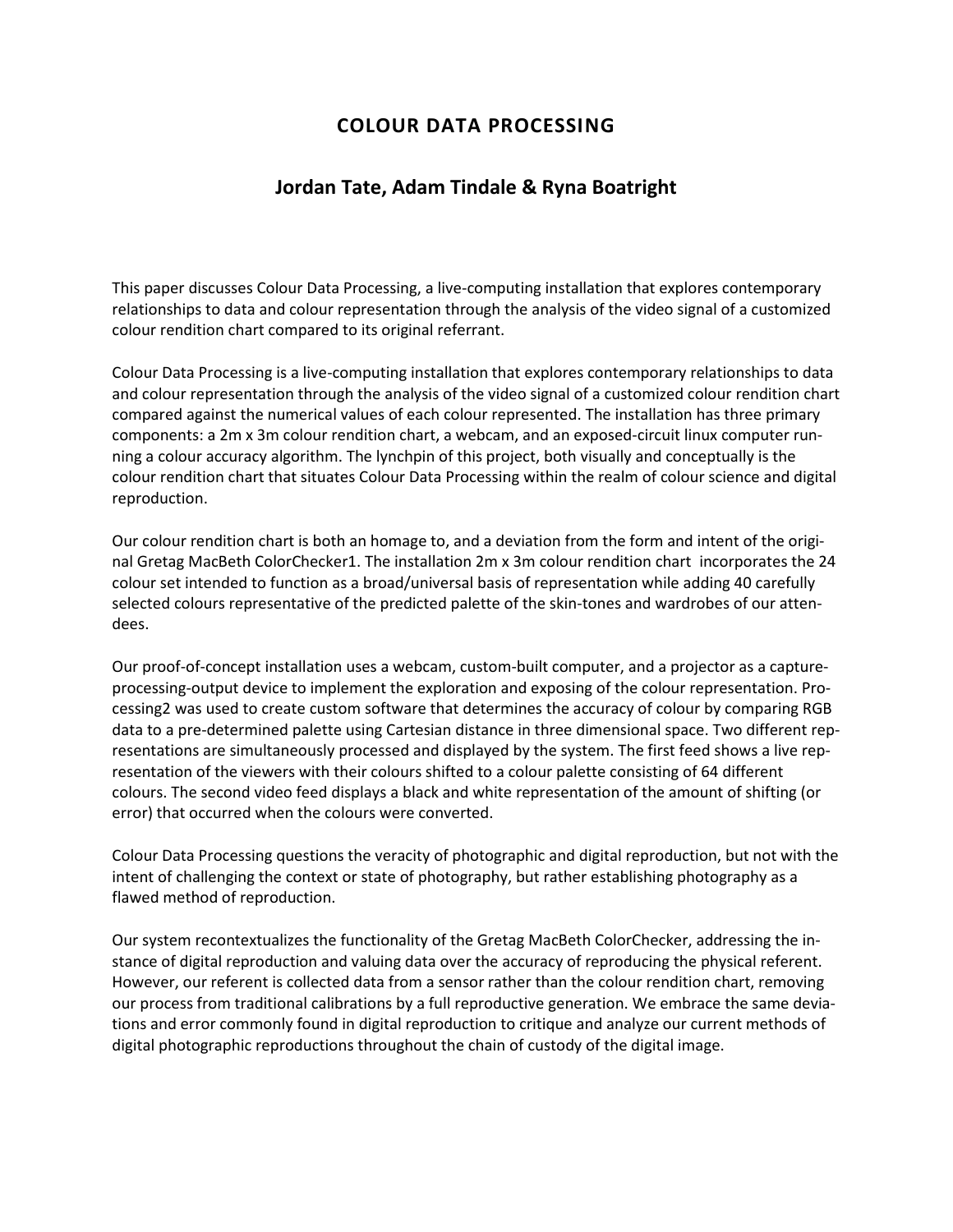For example: if we reproduce the colour represented by the RGB values R113 G236 B27, the representation of those colours would be perceptibly different regardless of the consistency of data. The malleability of our perception is where we choose to investigate the shift from scientifically represented data to perceived data through translations from digital devices.

Our interests in the reification of this discrepancy arises from the invisibility of these processes. In a sense, these differences are never examined, as multiple versions of the same original are rarely compared to one another. Therefore, each viewer has their ownversion of the original that is an exact binary reproduction of every other original in existence, but visually and contextually each original is inherently different and unique to each individual viewer.

When a work of art exists first on screen, rather than in print (when reproduction precedes production), there is a lack of a perceptual referrant, a scientific control, if you will. Each instantiation, while an exact data replica, is merely one state of an infinite number of variations of the "original". Given that the technical reproduction of information is flawless, each presentation and viewing of the piece is still fundamentally unique, but not in a way that can be accounted for or controlled by the author of the image. Colour Data Processing examines this system through the perceptual replication of colour using a modified spectrophotographic method to calculate the numerical shift of perceptual color reproduction.

The first installation of our work was in October at TPTP Art Space in Paris, France. The space, approximately 6x6 meters, consisted of the four essential components: custom colour chart, webcam, custom computer, and projection. The space was designed so that viewers circulated directly in front of the large fields of colour while simultaneously confronting themselves in the two large digital reproductions on the opposing wall. The exposed-circuit computer and webcam (mounted to a tripod) were centrally positioned between the viewers and the projection and therefore was perceived as the nucleus of our work as well as seen an art object that encouraged introspection on the computer processes at work. The sole light source for the large colour target is the direct reflection from the projection of the new representations, providing an evenly lit space which allowed for consistent gathering of image data. Our installation is a closed loop reproductive system, where the viewers are cogs within the process itself.

The software evaluates every pixel in the image generated by comparing the pixel values for their proximity to the nearest colour in the pre-determined palette. The proximity is computed by calculating the Cartesian distance between the current pixel and every colour in the pre-determined palette. The colour in the palette with the smallest Cartesian distance from the current pixel is replaced in the modified image. Once this process is complete the colours in the modified image contain only colours in the predetermined palette. Cartesian distance is computed as follows with r,g, and b corresponding to the red, green, and blue values of each pixel where each pixel is indicated by a subscript c indicating the current pixel and subscript p indicating the the pixel in the palette for comparison.

## $d[n] = (rc-rp[n])2 + (gc-gp[n])2 + (bc-bp[n])2$

A second image is generated by using the smallest Cartesian distance and then mapping that value to a black and white colour palette. The result is that a colour close to the palette will have a darker colour and a colour that is distant from the colour palette will be brighter. This allows the viewer to have a representation of the accuracy of the colour matching algorithm. The threshold for the representation of the error was set to produce the best visual results. It was found through exhibiting the work in Paris, that even if all lighting variables were controlled (Color temperature, light evenness, etc.) and the control colours were adjusted within the software to reflect the actual colours perceived by the camera